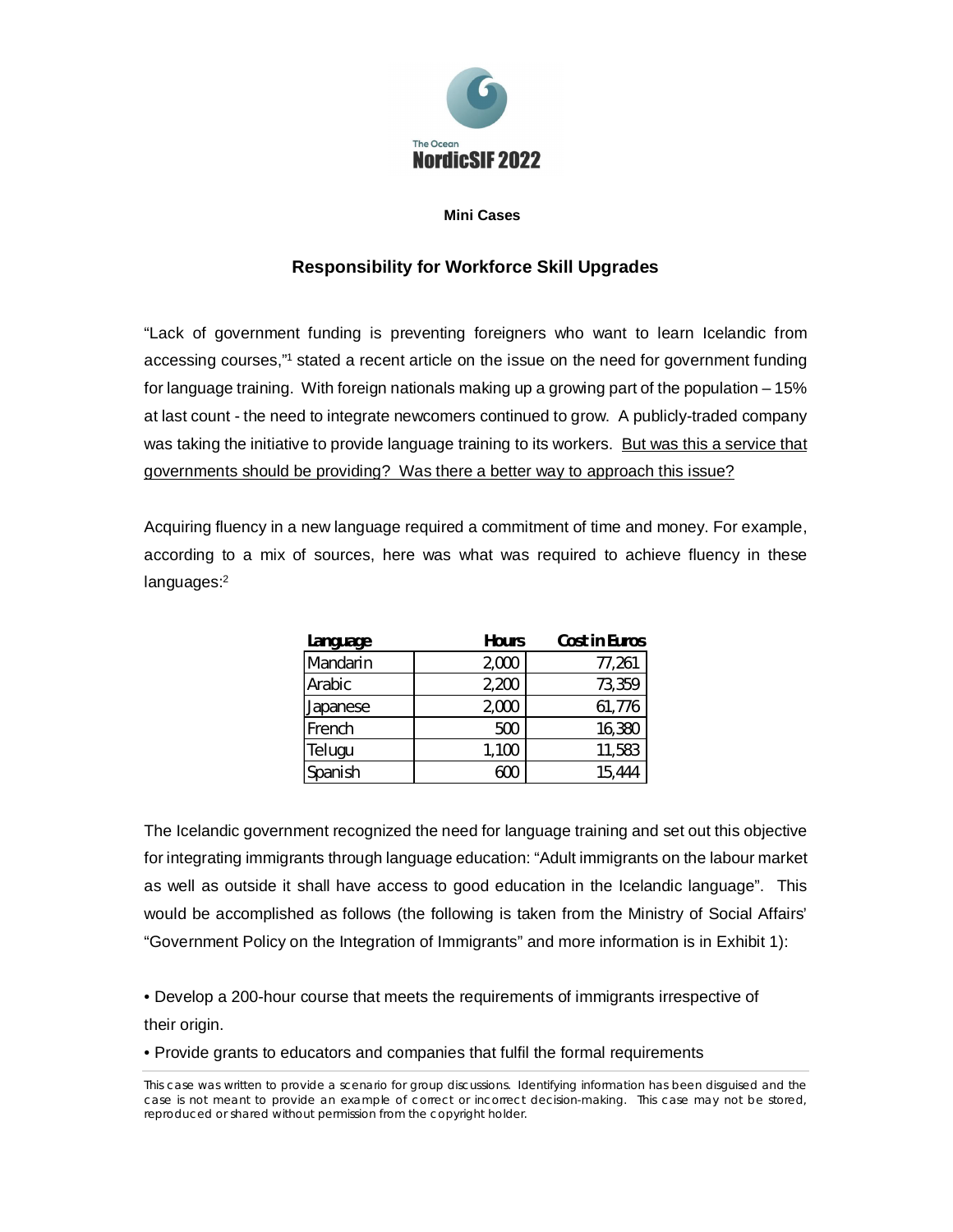

established by the Ministry of Education as regards applications for grants for Icelandic language education for immigrants.

• Students' course costs shall be kept to a minimum.<sup>3</sup>

At the Icelandic language program at Fræðslunet Suðurlands, Steinunn Ósk Kolbeinsdóttir mentioned in an interview that demand was more than the centre had funding for: "We can only take the same number as usual as we are not receiving more funding from the state to hold Icelandic language courses. We could teach many more [people] than we do and I see that there are many foreigners who are a bit surprised and astounded that they cannot continue to study for example when they've finished one course and then they want to take another course. Then we've used up the government grant and then we have to stop until the following year."<sup>4</sup>

Brim hf., a seafood company in Iceland, was taking matters into its own hands. The company provided subsidized language training for its immigrant workforce. No government funding was accessed or requested. The company had 800 employees in total.<sup>5</sup>

According to Brim, the company was an equal opportunity employer: "Brim plays a leading role when it comes to social responsibility and places great emphasis on environmental issues and innovation. The company has established a clear human resources policy with an emphasis on equality, safety and facilities for staff. Efforts are made to recruit capable, reliable and achievement-orientated individuals."<sup>6</sup> In 2021, Brim reported net income of €72 million on sales of €369 million.

Brim was a profitable company. But was it the company's – and shareholders' – responsibility to provide language training to its workforce?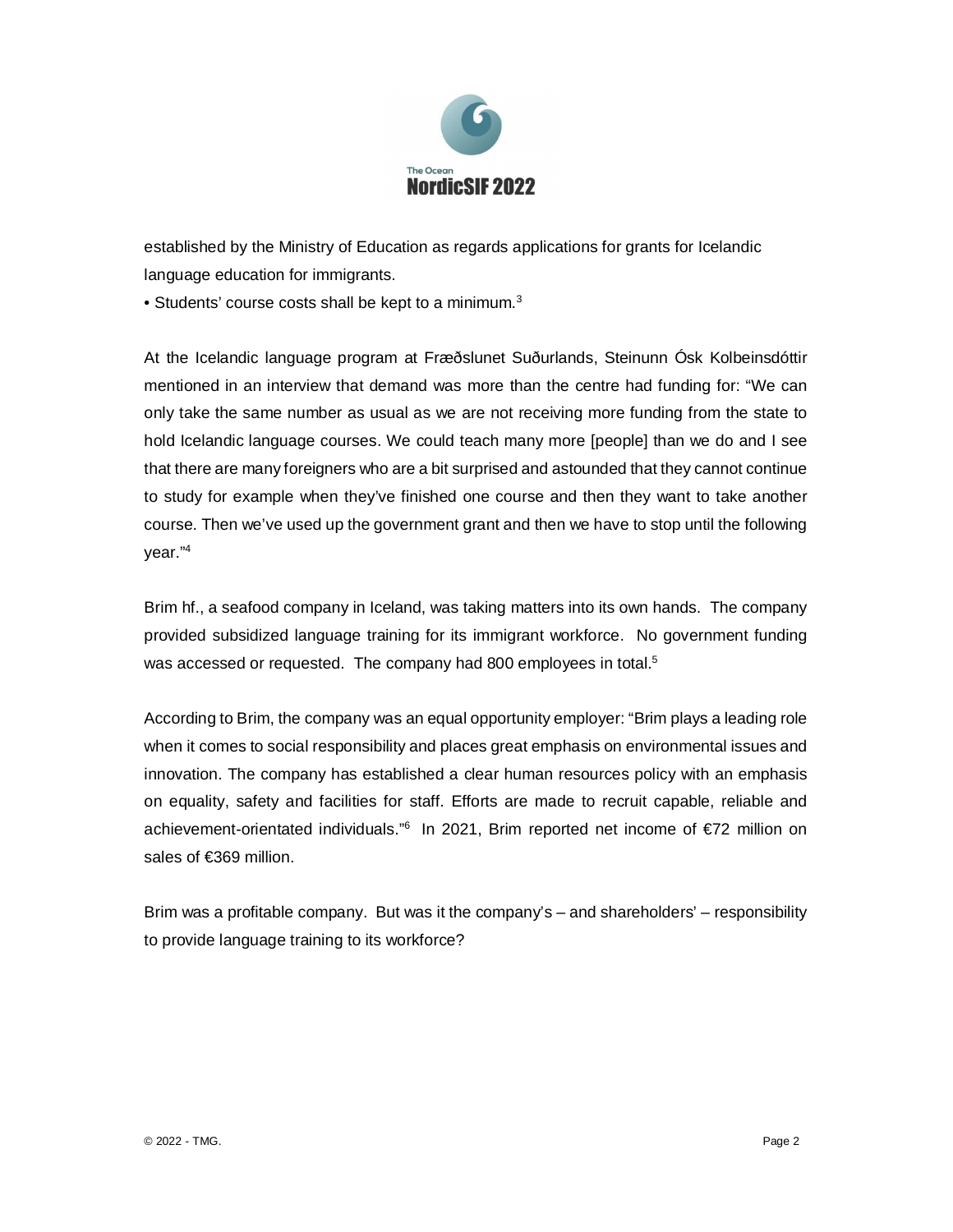

## **Exhibit 1 – Icelandic Language Education for Adults**

## Icelandic language education for adults

The Government plans to ensure that everyone has access to Icelandic language education which is designed to meet the needs of each individual. A prerequisite for integration into a new society and participation therein is the ability to expres s oneself in that nation 's language. Surveys and interviews have shown that the majority of people of foreign origin in Iceland want to learn Icelandic. As a general rule, Icelandic language education for immigrants should include education about Icelandic society, its values, cultural heritage and the rights and obligations of citizens.

Increasingly, work places employing foreign workers offer Icelandic language education in the work place, during working hours. The teaching is often free, and participants are paid partial wages, in some cases full wages, while the courses take place. Such arrangement is considered to achieve the greatest success. In all Icelandic language education, it must be kept in mind that people have different reasons for learning Icelandic and, at the same time, different abilities to read and understand the Icelandic language. Particular attention shall be paid to people who have had little or no formal education.

The curriculum and educational material for Icelandic language education must be flexible in order to meet the needs of different groups, among other things, according to origin and level of education. Such material shall be composed of units which can be arranged into a larger whole. The principal goal of the curriculum must be to define general performance goals in Icelandic. These could also be taken into account in decisions on the granting of citizenship.

The Ministry of Education monitors the implementation of Icelandic language education in accordance with rules established by the Ministry. Adult immigrants on the labour market as well as outside it shall have access to good education in the Icelandic language Means: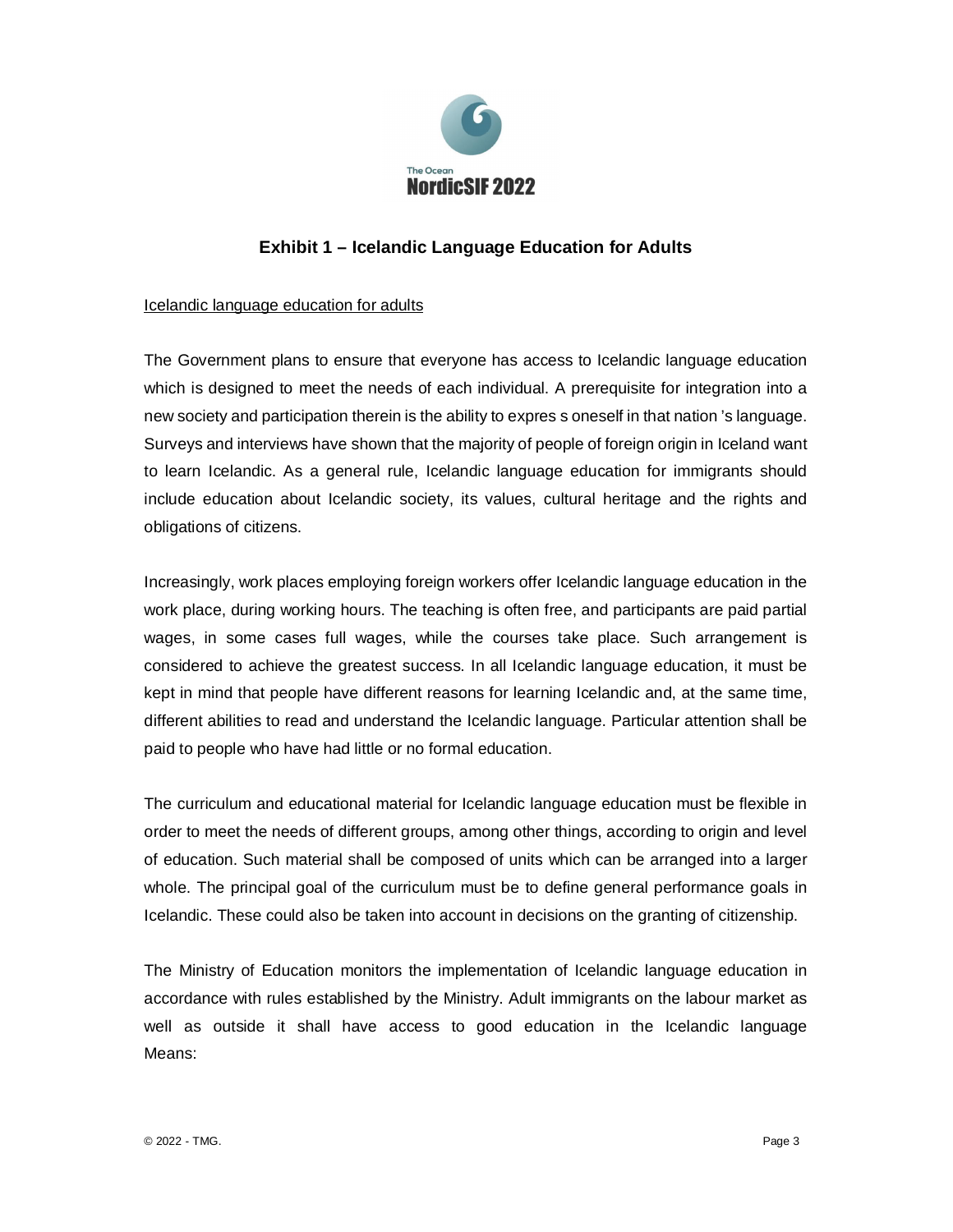

• Develop a 200-hour course that meets the requirements of immigrants irrespective of their origin.

• Provide grants to educators and companies that fulfil the formal requirements established by the Ministry of Education as regards applications for grants for Icelandic language education for immigrants.

• Students' course costs shall be kept to a minimum.

https://www.government.is/media/velferdarraduneyti-media/media/acrobatenskar\_sidur/stefna\_integration\_of\_immigrants.pdf